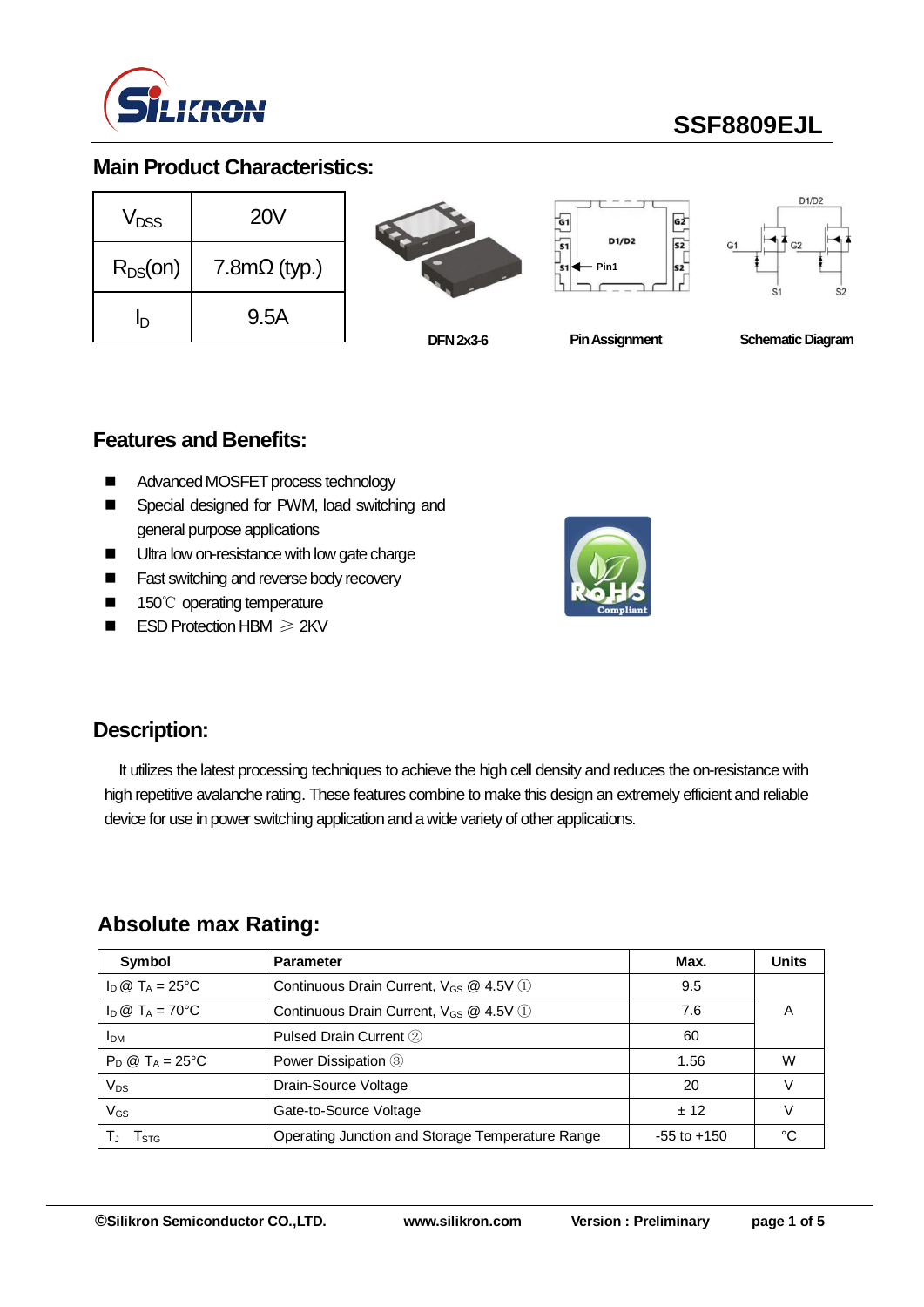

## **Thermal Resistance**

| Symbol         | <b>Characterizes</b>             | Typ. | Max. | <b>Units</b>   |
|----------------|----------------------------------|------|------|----------------|
| $R_{\theta$ JA | 10s)<br>Junction-to-ambient<br>ఆ |      | 80   | $^{\circ}$ CMV |

### **Electrical Characterizes** @T<sub>A</sub>=25℃ unless otherwise specified

| Symbol              | <b>Parameter</b>                     | Min.                     | Typ. | Max.  | <b>Units</b> | <b>Conditions</b>                          |
|---------------------|--------------------------------------|--------------------------|------|-------|--------------|--------------------------------------------|
| $V_{(BR)DSS}$       | Drain-to-Source breakdown voltage    | 20                       |      |       | $\vee$       | $V_{GS} = 0V$ , $I_D = 250 \mu A$          |
|                     |                                      |                          | 7.8  | 9     |              | $V_{GS} = 4.5 V, I_D = 5A$                 |
|                     |                                      |                          | 8    | 9.5   |              | $V$ <sub>GS</sub> = 4V.I <sub>D</sub> = 5A |
| $R_{DS(on)}$        | Static Drain-to-Source on-resistance | $\overline{\phantom{0}}$ | 8.2  | 10    | $m\Omega$    | $V_{GS} = 3.7 V, I_D = 5A$                 |
|                     |                                      |                          | 8.7  | 11.2  |              | $V_{GS} = 3.1 V \cdot \ln 5 = 5A$          |
|                     |                                      |                          | 10.5 | 13.5  |              | $V_{GS} = 2.5V, I_D = 5A$                  |
| $V_{GS(th)}$        | Gate threshold voltage               | 0.45                     |      | 1.5   | $\vee$       | $V_{DS} = V_{GS}$ , $I_D = 250 \mu A$      |
| $I_{DSS}$           | Drain-to-Source leakage current      |                          |      | 1     | μA           | $V_{DS} = 16V, V_{GS} = 0V$                |
|                     |                                      | —                        |      | 10    |              | $V_{GS}$ =12V                              |
| <b>I</b> GSS        | Gate-to-Source forward leakage       |                          |      | $-10$ | μA           | $V_{GS} = -12V$                            |
| $Q_{g}$             | Total gate charge                    |                          | 21   |       |              | $I_D = 5.5A$ ,                             |
| $Q_{gs}$            | Gate-to-Source charge                |                          | 3    |       | nC           | $V_{DS}$ = 15V,                            |
| $Q_{gd}$            | Gate-to-Drain("Miller") charge       |                          | 8    |       |              | $V_{GS} = 4.5V$                            |
| $t_{d(on)}$         | Turn-on delay time                   |                          | 10   |       |              |                                            |
| $t_{r}$             | Rise time                            |                          | 40   |       |              | $V_{GS} = 4.5V$ , $V_{DS} = 15V$ ,         |
| $t_{d(\text{off})}$ | Turn-Off delay time                  |                          | 63   |       | ns           | $R_{\text{GEN}} = 6\Omega$<br>$I_D = 5.5A$ |
| t <sub>f</sub>      | Fall time                            |                          | 28   |       |              |                                            |
| $C_{iss}$           | Input capacitance                    |                          | 1640 |       |              | $V_{GS} = 0V$                              |
| $C_{\rm oss}$       | Output capacitance                   |                          | 168  |       | pF           | $V_{DS} = 10V$                             |
| $C_{\text{rss}}$    | Reverse transfer capacitance         |                          | 145  |       |              | $f = 1$ MHz                                |

## **Source-Drain Ratings and Characteristics**

| Symbol                 | <b>Parameter</b>                 | Min. | Typ. | Max. | <b>Units</b> | <b>Conditions</b>                     |
|------------------------|----------------------------------|------|------|------|--------------|---------------------------------------|
|                        | <b>Continuous Source Current</b> |      |      | 9.5  |              | MOSFET symbol<br>D1/D2                |
| Is                     | (Body Diode)                     |      |      |      | A            | showing<br>the<br>⊢≼≭<br>$\mathbf{G}$ |
|                        | <b>Pulsed Source Current</b>     |      |      | 60   |              | integral reverse                      |
| <b>I</b> <sub>SM</sub> | (Body Diode)                     |      |      |      | A            | p-n junction diode.                   |
| $V_{\textrm{SD}}$      | Diode Forward Voltage            |      |      | 1.2  |              | $I_S = 9.5A, V_{GS} = 0V$             |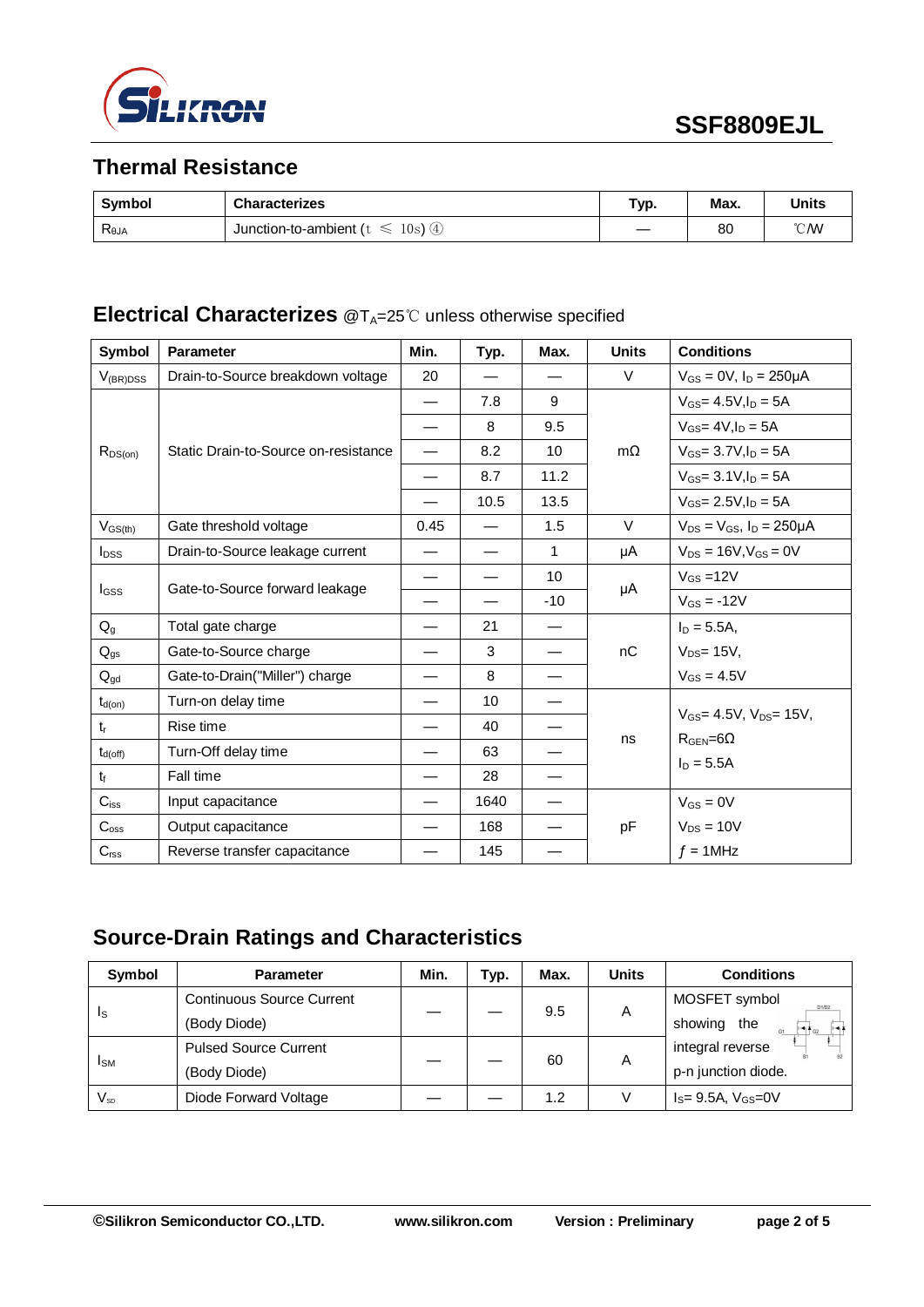

### **Test circuits and Waveforms**

**EAS Test Circuit:** Gate charge test circuit:





**Switching Time Test Circuit: Switching Waveforms:**





#### **Notes:**

- ①Calculated continuous current based on maximum allowable junction temperature.
- ②Repetitive rating; pulse width limited by max. junction temperature.
- ③The power dissipation PD is based on max. junction temperature, using Junction-to-ambient thermal resistance.
- $\circledA$ The value of R<sub>θJA</sub> is measured with the device mounted on 1 in 2 FR-4 board with 2oz. Copper, in a still air environment with TA =25°C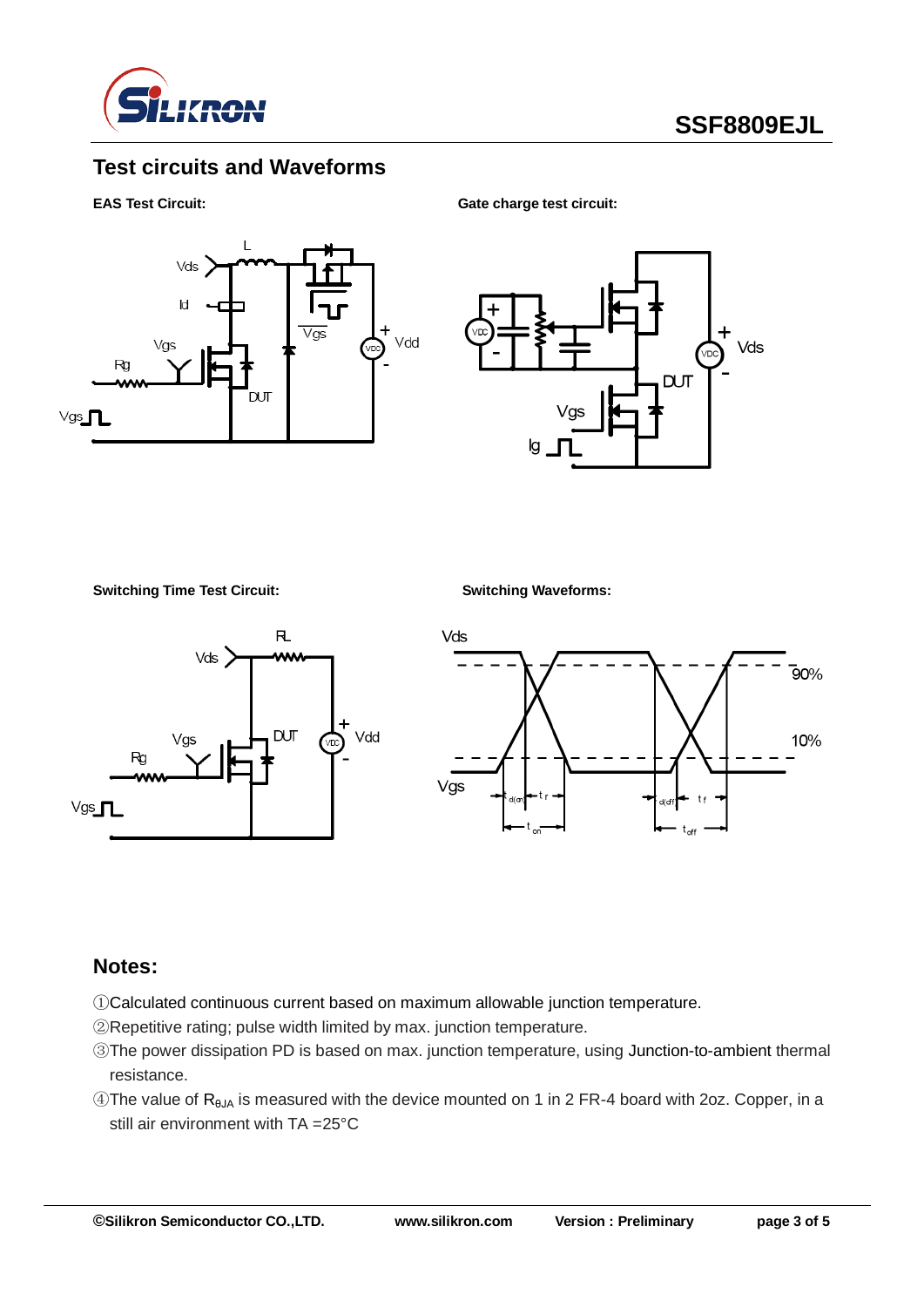

## **SSF8809EJL**

### **Mechanical Data**:





#### **COMMON DIMENSIONS** (UNITS OF MEASURE=MILLIMETER)

| <b>SYMBOL</b>  | MIN     | TYP  | <b>MAX</b> |  |  |
|----------------|---------|------|------------|--|--|
| Α              | 0.70    | 0.75 | 0.80       |  |  |
| A1             | 0.00    | 0.02 | 0.05       |  |  |
| A <sub>2</sub> | 0.203   |      |            |  |  |
| Þ              | 0.20    | 0.25 | 0.30       |  |  |
| D              | 1.95    | 2.00 | 2.05       |  |  |
| D <sub>1</sub> | 1.45    | 1.50 | 1.55       |  |  |
| Ε              | 2.95    | 3.00 | 3.05       |  |  |
| E1             | 1.65    | 1.70 | 1.75       |  |  |
| $\bullet$      | 0.50BSC |      |            |  |  |
| L              | 0.30    | 0.35 | 0.40       |  |  |
| κ              | 0.20MIN |      |            |  |  |
| N              | 6       |      |            |  |  |
| aaa            | 0.08    |      |            |  |  |
| bbb            | 0.10    |      |            |  |  |

**NOTES:** 

1. CONTROLLING DIMENSIONS ARE IN MILLIMETERS(ANGLES IN DEGREES).<br>2. COPLANARITY APPLIES TO THE EXPOSED PAD AS THE TERMINALS.



**TOP VIEW**